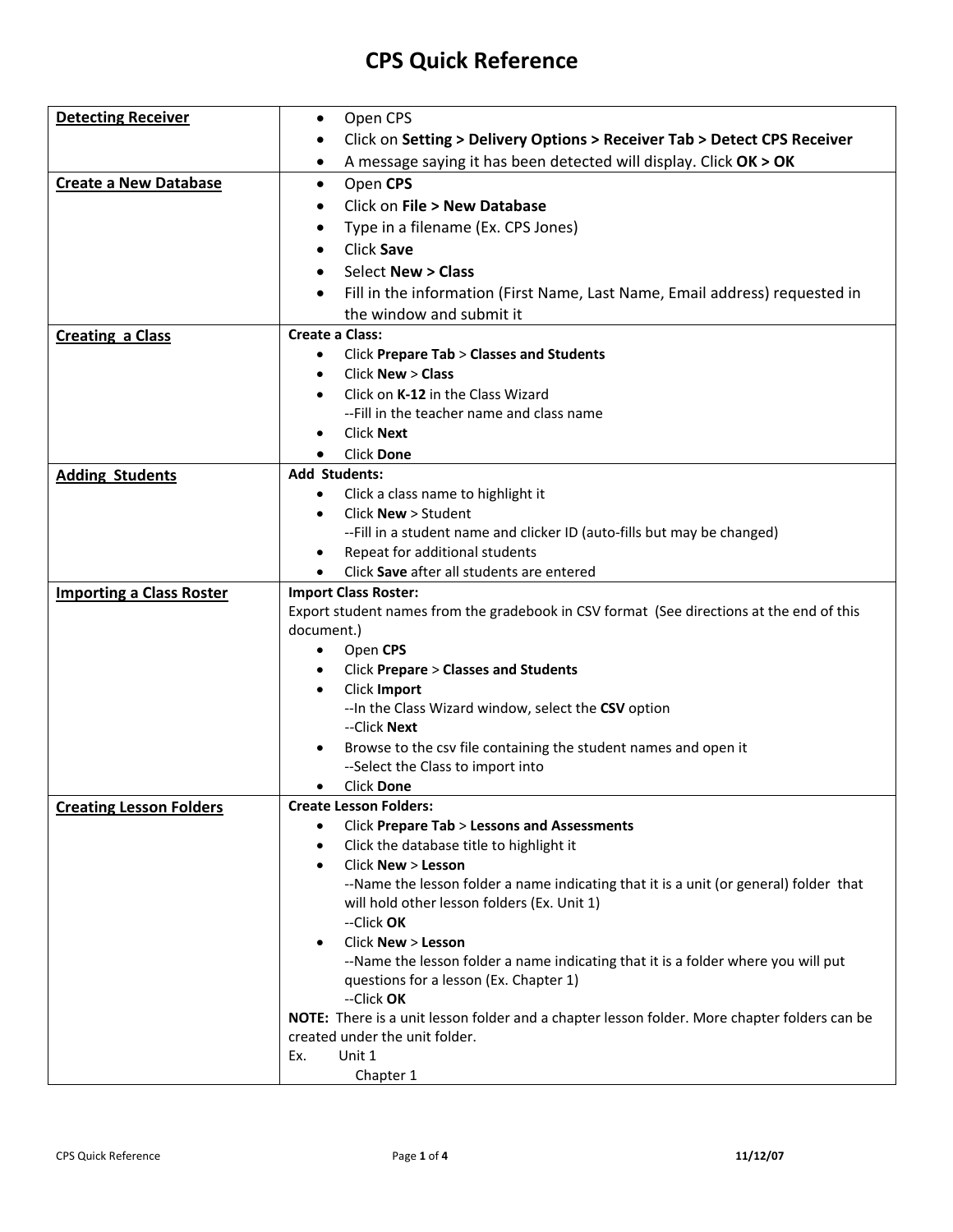| <b>Creating Questions:</b>         | <b>Create questions inside of Lesson Folder:</b>                                                 |
|------------------------------------|--------------------------------------------------------------------------------------------------|
|                                    | <b>Click Prepare Tab &gt; Lessons and Assessments</b>                                            |
|                                    | Select a lesson where questions are to be added<br>$\bullet$                                     |
|                                    | <b>Click New &gt; Question</b><br>$\bullet$                                                      |
|                                    | --Select the question format template from the drop-down box                                     |
|                                    | --Type in the question and answers                                                               |
|                                    | --Select the box next to the question for the correct answer                                     |
|                                    | --Click the diskette icon with the arrow to save and continue                                    |
|                                    | --Click Save to exit $>$ Click $X$ to close the question author dialog box                       |
| <b>Creating Fast Grade Tests</b>   | <b>Create a Fast Grade Test:</b>                                                                 |
|                                    | Note: A fast grade test is a method to use a prepared test or list of questions by inputting the |
| <b>Types of Questions Allowed:</b> | answers only into the CPS system                                                                 |
|                                    | Click Prepare Tab<br>$\bullet$                                                                   |
| <b>IR Clickers</b>                 | Click on a Lesson Folder in the left column<br>$\bullet$                                         |
| Multiple Choice                    | <b>Click New &gt; Fast Grade Lesson</b><br>$\bullet$                                             |
| True/False                         | In the Lesson Attributes Box:<br>$\bullet$                                                       |
| Yes/No                             | -- Fill in the title of the test                                                                 |
|                                    | --Click OK                                                                                       |
| <b>Radio Clickers</b>              | In the Fast Grade Window:<br>$\bullet$                                                           |
| Multiple Choice                    | --Locate a question type from the formats displayed                                              |
| True/False                         | --Click on the correct answer (A, B,C,D, etc)                                                    |
| Yes/No                             | Note: The "Number of Questions in this Lesson" displays the number of question                   |
| <b>Numeric Questions</b>           | answers entered                                                                                  |
|                                    | Click Previous to review/change an answer<br>٠                                                   |
|                                    | Click Next to move to the next question                                                          |
|                                    | Click OK when completed<br>٠                                                                     |
|                                    | The answer key will appear under the chosen Lesson Folder                                        |
|                                    | To run this test, give the students a hard copy of the questions then:                           |
|                                    | Click on Engage<br>$\bullet$                                                                     |
|                                    | Click on Assessment Setup > Student Paced<br>$\bullet$                                           |
|                                    | Click on Engage (the students answer questions at their pace once you start the test)            |
| <b>Creating Verbal Questions</b>   | <b>Create Verbal Questions:</b>                                                                  |
| (Impromptu)                        | Use this to poll students or check for understanding, use the verbal question feature            |
|                                    | <b>Verbal Question Mode:</b>                                                                     |
|                                    | Click Engage Tab > Verbal Engage button                                                          |
|                                    | In the Verbal Section Setup Window:                                                              |
|                                    | --Title the session                                                                              |
|                                    | --Select the Class Roster                                                                        |
|                                    | --Click OK                                                                                       |
|                                    | In the Engage Box:<br>$\bullet$                                                                  |
|                                    | --Click Verbal > Question Type                                                                   |
|                                    |                                                                                                  |
|                                    | Response Bar appears                                                                             |
|                                    | --Pose the question                                                                              |
|                                    | -- Allow students to respond                                                                     |
|                                    | -- Click End to end response time                                                                |
|                                    | <b>Response Chart Displays</b>                                                                   |
|                                    | --Select the correct answer from the "Correct Answer" drop-down<br>--Click Close                 |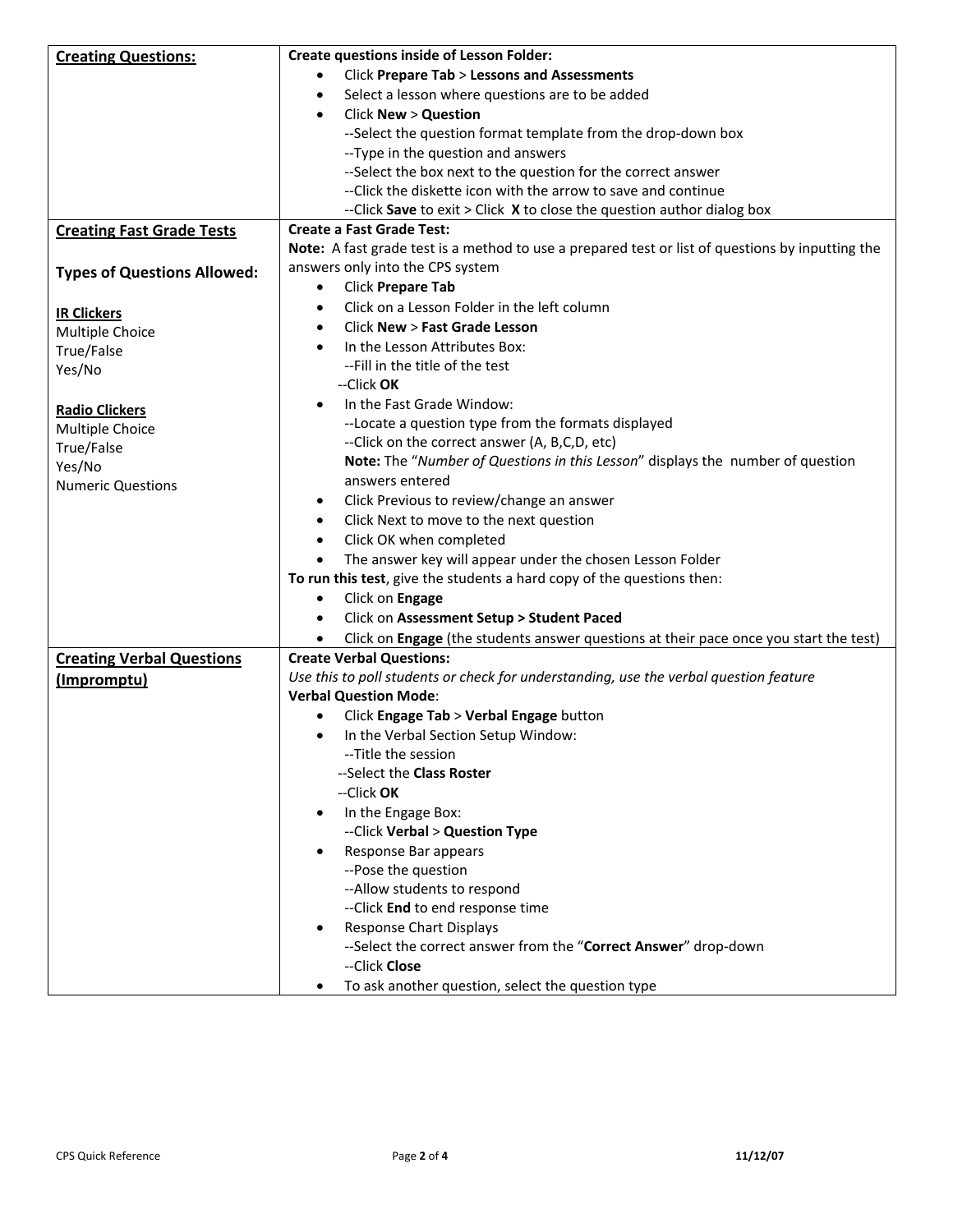| <b>Creating Chalkboard</b>          | <b>Create Chalkboard Questions:</b>                                                       |
|-------------------------------------|-------------------------------------------------------------------------------------------|
| <b>Questions</b>                    | Use this to write a quick question for students to answer                                 |
|                                     | <b>Chalkboard Question Mode:</b>                                                          |
| <b>Using Interactive Technology</b> | Click Engage Tab > Verbal Engage button<br>$\bullet$                                      |
| such as: SmartBoards                | In the Verbal Section Setup Window:<br>$\bullet$                                          |
| <b>Interwrite Boards</b>            | --Title the session                                                                       |
|                                     | --Select the Class Roster                                                                 |
| <b>School Pads</b>                  | --Click OK                                                                                |
| Airliners                           | In the Engage Box:                                                                        |
|                                     | --Click Chalkboard button                                                                 |
|                                     | Response Bar appears                                                                      |
|                                     | -- Write out the question on the "Chalkboard"                                             |
|                                     | --Select Answer Type                                                                      |
|                                     | --Allow students to respond                                                               |
|                                     | -- Click End to end response time                                                         |
|                                     | <b>Response Chart Displays</b>                                                            |
|                                     | --Select the correct answer from the "Correct Answer" drop-down                           |
|                                     | --Click Close                                                                             |
|                                     | To write out another question, click Clear and continue as above                          |
| <b>Engaging Students-Running</b>    | Run a Test in Teacher Managed Mode:                                                       |
| a Test in Teacher Managed           | Use this mode to run a test for a previously setup lesson/test                            |
| <b>Mode</b>                         | Click Engage Tab<br>$\bullet$                                                             |
|                                     | Select the lesson by clicking on the box next to the lesson                               |
|                                     | Select from the drop-down lists:                                                          |
|                                     | --Title                                                                                   |
|                                     | --Type                                                                                    |
|                                     | --Class                                                                                   |
|                                     | Click on the Engage button<br>$\bullet$                                                   |
|                                     | In the Engage Box:<br>$\bullet$                                                           |
|                                     | Do one of the following to select a question:<br>$\bullet$                                |
|                                     | Click Questions > Select a Questions<br>$\bullet$                                         |
|                                     | <b>OR</b>                                                                                 |
|                                     | Click Next to go to the first question in the lesson/test                                 |
|                                     | Allow students to respond to the question after it appears                                |
|                                     | $\bullet$                                                                                 |
|                                     | Click End to end the time for answering the question                                      |
|                                     | -- The correct answer window will display a check mark next to the correct answer         |
|                                     | and the number of responses for each question at the end of the question line. The        |
|                                     | percentage correct is also displayed.                                                     |
|                                     | Click the forward arrow to advance to the next question                                   |
|                                     | Click Close > Close                                                                       |
|                                     | Note: As students answer, the number flashes green (first time answered), blue (verifying |
|                                     | answer), yellow (changed answer)                                                          |